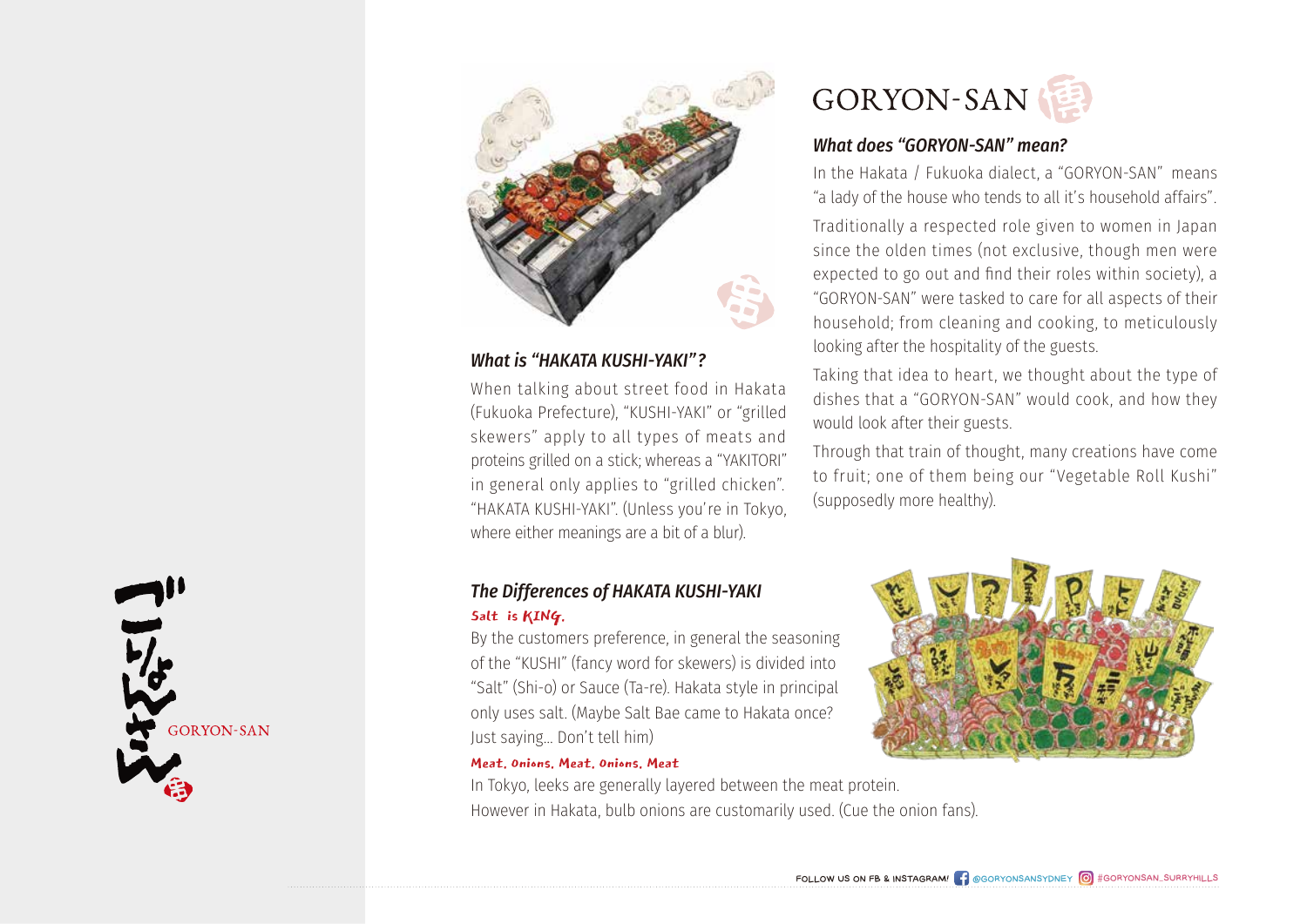### Izakaya Snack

| <b>GORYON-SAN's "UMAMI" Edamame OO</b> |  |
|----------------------------------------|--|
|----------------------------------------|--|

aonori-seaweed, hakata salt & extra virgin oil.

### D / Truffle Edamame **GF DF V**

edamame w/ double truffle flavour (truffle oil & truffle salt). in a paper bag.

#### Hakata Cabbage **GF DF V**

**SASHIMI** 

"O-TORO" Tuna Sashimi

w/ homemade soy sauce & wasabi.

w/ homemade soy sauce & wasabi.

premium bluefin tuna belly

salmon sashimi

Traditional TAS Salmon Sashimi

Steamed Baby Scallop Sashimi

w/ wakame seaweed & homemade sashimi soy.

steamed baby scallop from Aomori Japan

roughly chopped cabbage w/ vinegar & dashi dressing. best match w/ meat skewers.



### SIGNATURE

9

12

3

69

9PCS

39

5PCS

16

5PCS

23

9PCS

4

1PC

| <b>Premium Chef's Selection</b><br>o-toro tuna, sous-vide & slow-cooked baby scallop from Hokkaido<br>Japan, duck foie gras terrine w/ balsamic black peppers sauce. | 25. |
|----------------------------------------------------------------------------------------------------------------------------------------------------------------------|-----|
| Wagyu Tartar Millefeuille<br>wagyu beef sashimi, avocado, chopped leek, fried onion,<br>half boiled egg yolk & truffle oil.                                          | 29  |
| <b>TAS Salmon Tartar Millefeuille</b><br>diced salmon sashimi, avocado, chopped leek, fried onion,<br>half boiled egg yolk & truffle oil.                            | 25  |
| Cream Croquet Stuffed Pacific Oyster<br>w/ homemade tomato sauce.                                                                                                    | 18  |

# ROBATA YAKI

| Yuzu Saikyo Miso Toothfish<br>yuzu miso marinated toothfish fillet.<br>roasted leeks, sweet miso sauce. | 19          |
|---------------------------------------------------------------------------------------------------------|-------------|
| The Golden Kagoshima Wagyu Steak<br>Kagoshima wagyu premium steak 60g.<br>GOLD sheet, veal wasabi jus.  | 48          |
|                                                                                                         | <b>FACH</b> |
| U6 "Jumbo King Prawn"<br>wild caught grilled jumbo king prawn<br>w/ yuzu miso & butter.                 | 19          |
| Lobster Tail                                                                                            |             |

tender & sweet grilled lobster tail cooked w/ special butter. served w/ unique citrus pepper (yuzu kosho) mayo dipping sauce.

#### GF Gluten Free **OF** Dairy Free **C** Vegetarian  $\heartsuit$  Please let us know if you have any allergies or dietary needs, we will do our best to look after you.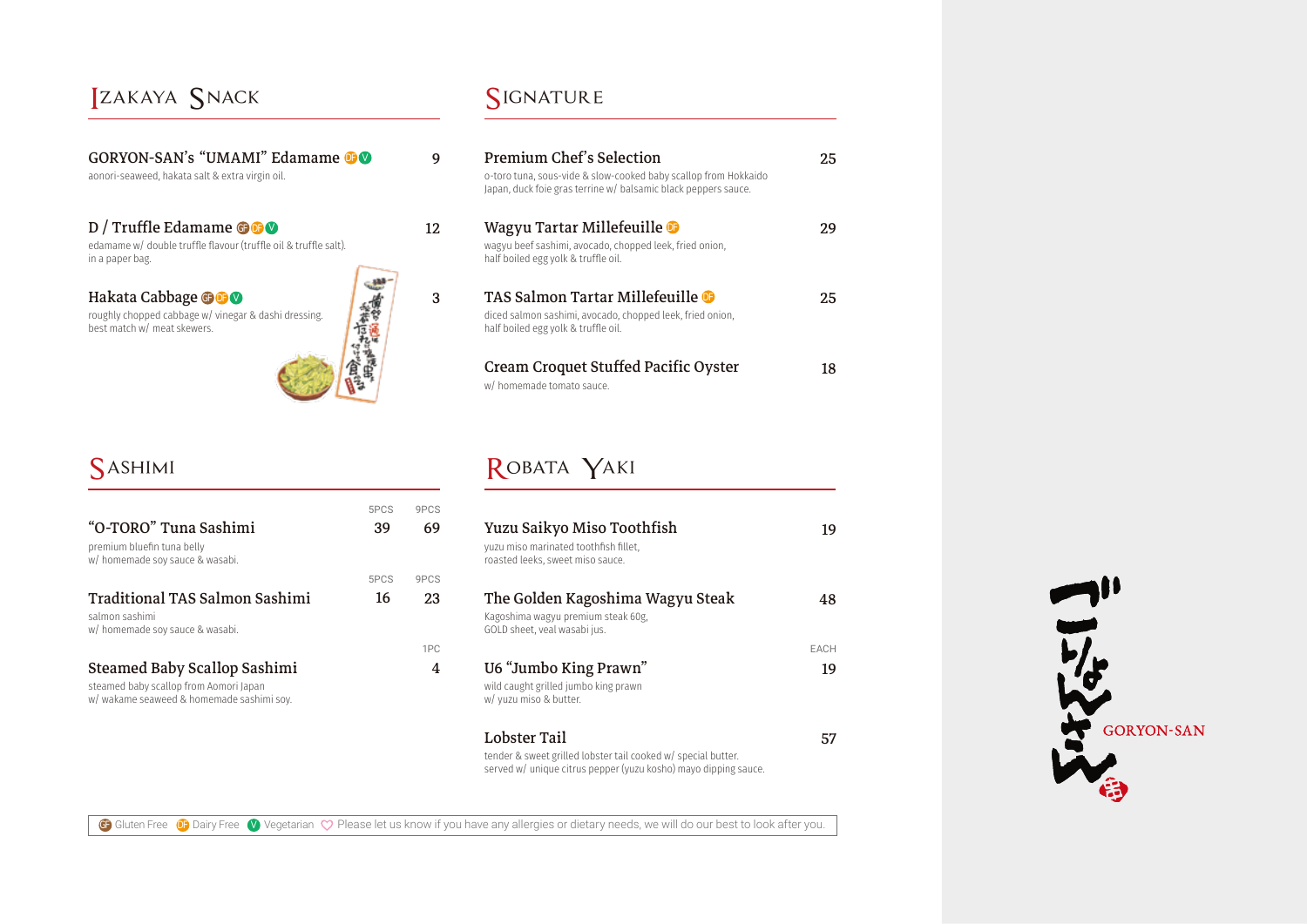## **SIGNATURE** YASAIMAKI **\*Digital available!**

# What's our "**YASAIMAKI**" - Vegetables Wrapped in Pork Belly Skewers?

Order one. It's really good. But here's the spiel anyway… Pork belly delicately wrapped around veges that have been meticulously picked by our producers (who take out half of the hard work for us), and we basically put that on a stick and grill that until its tender and juicy. (Who doesn't love a bit of Maillard reaction action?)



A 10% SERVICE CHARGE APPLIES TO ALL ON SUNDAYS AND PUBLIC HOLIDAYS.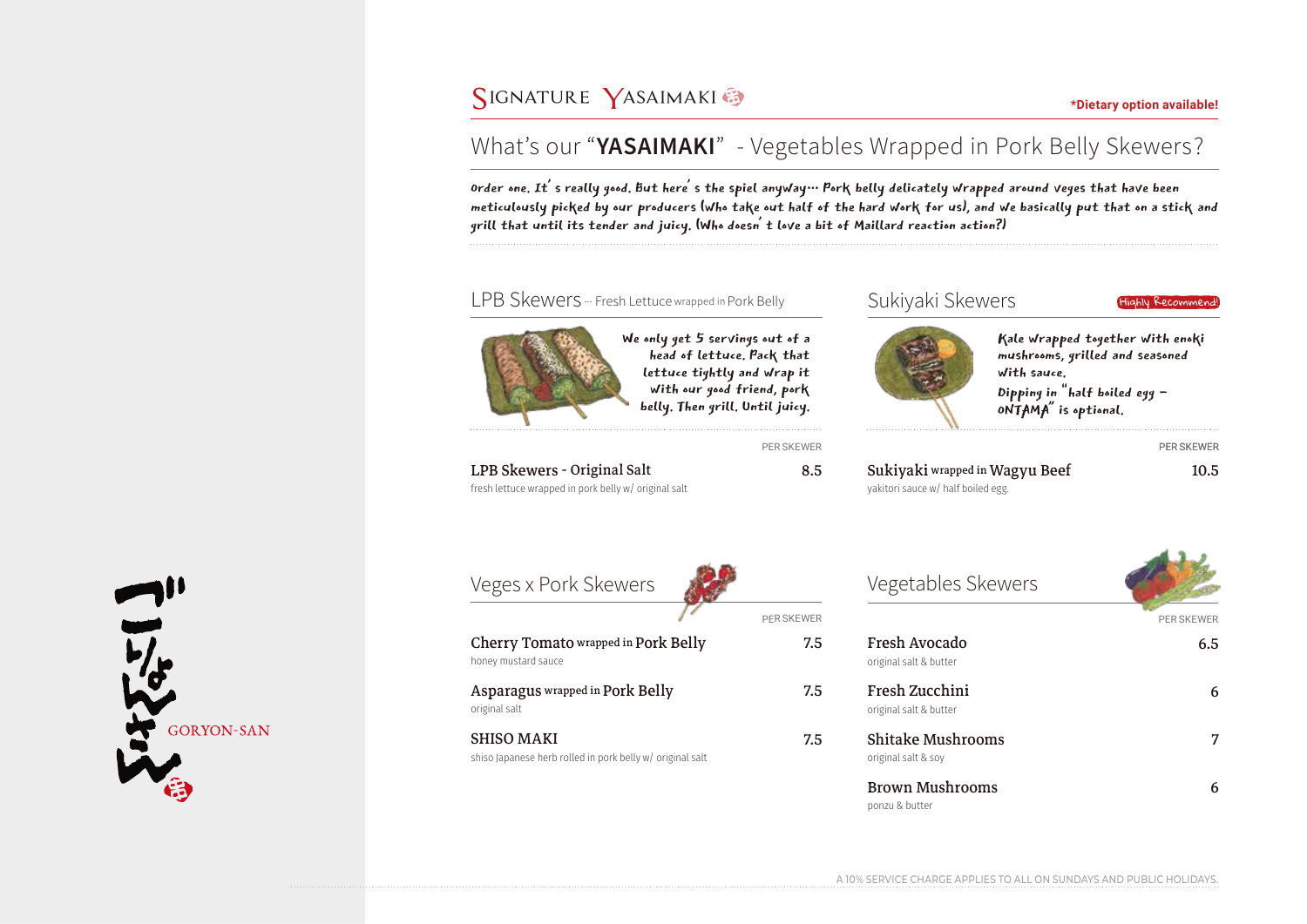# MEAT / KAISEN KUSHI-YAKI

### **Beef Skewers**

Wagyu Extremely Tender Loin 11 original salt

### Chicken Skewers

Yotsumi (thigh) & Onion 7.5 original salt

PER SKEWER

PER SKEWER

Pork Skewers

Buta Bara (pork belly) & Onion 7.5 original salt

PER SKEWER

### KAWARIDANE



### Recommended Original Skewers

|                                                                       | <b>PER SKEWER</b> |
|-----------------------------------------------------------------------|-------------------|
| Takoyaki wrapped in Pork Belly                                        | 7.5               |
| octopus ball wrapped in pork belly, finished w/ okonomi sauce & mayo. |                   |

#### Kimchi Cheese wrapped in Pork Belly 7.5

kimchi & slice cheese wrapped in pork belly w/ original salt.

### Seafood Skewers

|                                                                           | <b>PER SKEWER</b> |
|---------------------------------------------------------------------------|-------------------|
| Prawn wrapped in Pork Belly<br>original salt & tartar sauce w/ coriander. | 8.5               |
| <b>Scallop</b> wrapped in <b>Bacon</b><br>anchovy butter                  |                   |
| UNAGI KABAYAKI<br>grilled teriyaki eel w/ Japanese pepper (san-sho).      | 8.5               |